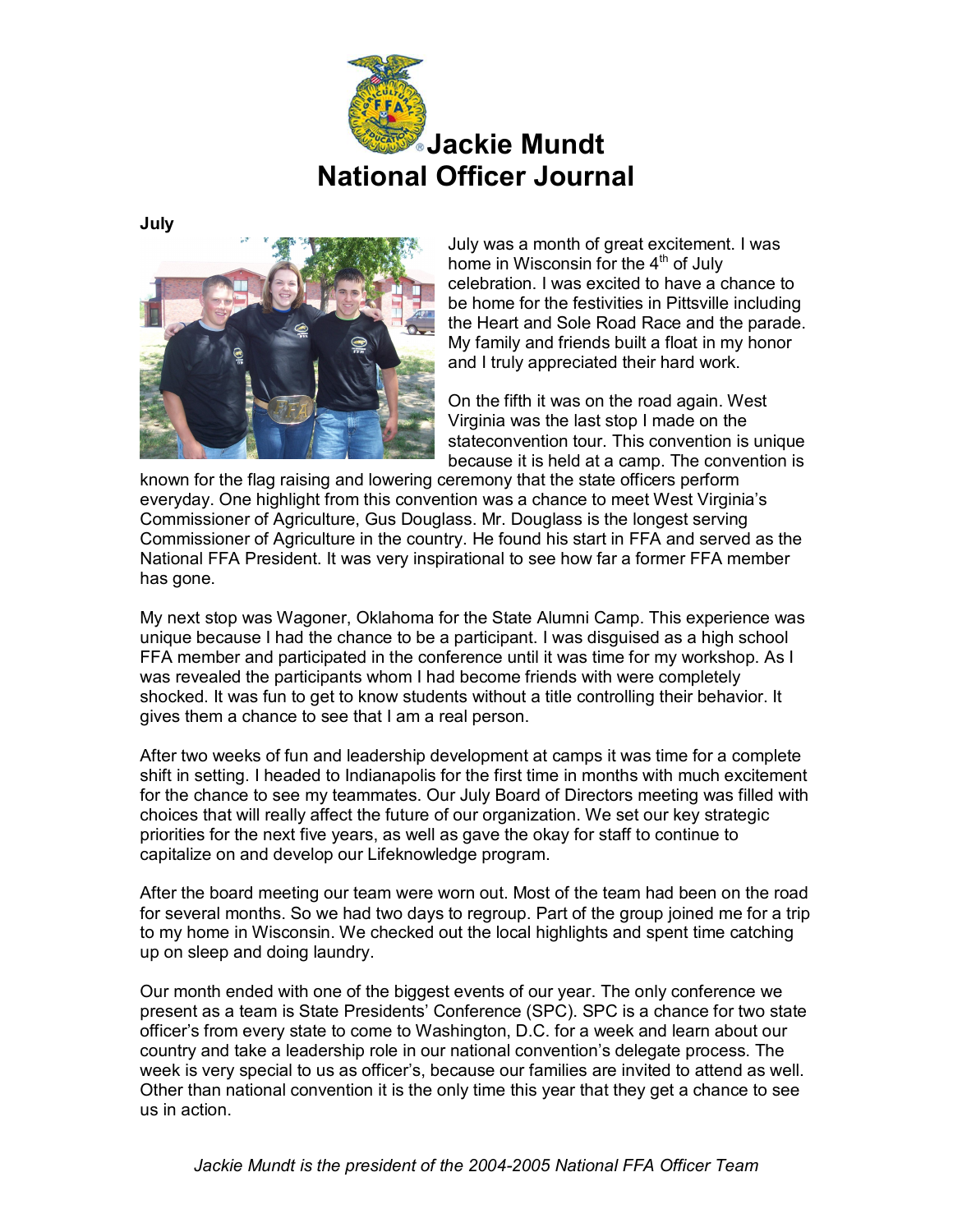

Our theme for SPC was Cultivate the Experience. We hoped that the participants would take what they saw or experienced and bring it home to their own state and continue to make an impact on the people around them. One of the most unique experiences that we were able to cultivate was a visit with both the Secretary of Agriculture and the President of the United States of America. We met with Secretary Johanns in the Whitten Patio at the USDA and he shared with us how FFA had been his first opportunity to get involved in public speaking. Our visit with President Bush took place in the State Dinning room at the White House. President Bush exceeded my every expectation. He was a kind man who spoke from the heart and was very candid and forthright with us. He openly shared with us both positive and negative experiences in his life. I was very moved by his comments and honored to have his attention for a half hour. This past month has been filled with so many once in a life-time experiences. When I think about where I am in my life I am humbled by the places I have been and people I have meet.

### **June**

This past month has easily been my favorite month of the year. The month took me from coast to coast and involved everything from speaking and presenting to spending quality time with state officers and FFA members.

North and South Carolina ended up with a sad deal in the fact that they had to share my time for there conventions. Neither state was excited to do this but they both were determined to show me true southern hospitality. North Carolina holds their convention at North Carolina State University. During my short time there, I had a chance to reconnect with a member of the nominating committee who selected my team. It was interesting to be on the other side of the table. It was so funny to see that the mysterious person who had drilled me during interviews was just like all other state officers and looked up to our team. The time I spent with Justin really humbled me. South Carolina was another great experience. I had a chance to be the guest interviewer during their state officer elections. It was really neat to see the responses of the candidates when I asked them about what issues they saw facing their state FFA as well as their goals for their team during the year. As an added bonus one of the newly elected state officers took me on a trip to Clemson Universities Diary Unit.

From the Carolina's I flew up to Washington, D.C., to attend the ending of the opening session of Washington Leadership Conference (WLC). WLC is a conference presented by national FFA staff in Washington, D.C., that focuses on service, leadership, and citizenship. The most unique part of the conference takes place on the last day when all of the students work together in a service project. We had a chance to work with a DC area gleaning project and do a second harvest of collards. During the week I met FFA members from all over the country and saw some friends from back home in Wisconsin. The energy and enthusiasm from the members is unlike anything I have ever seen. WLC has been my favorite experience of the whole year.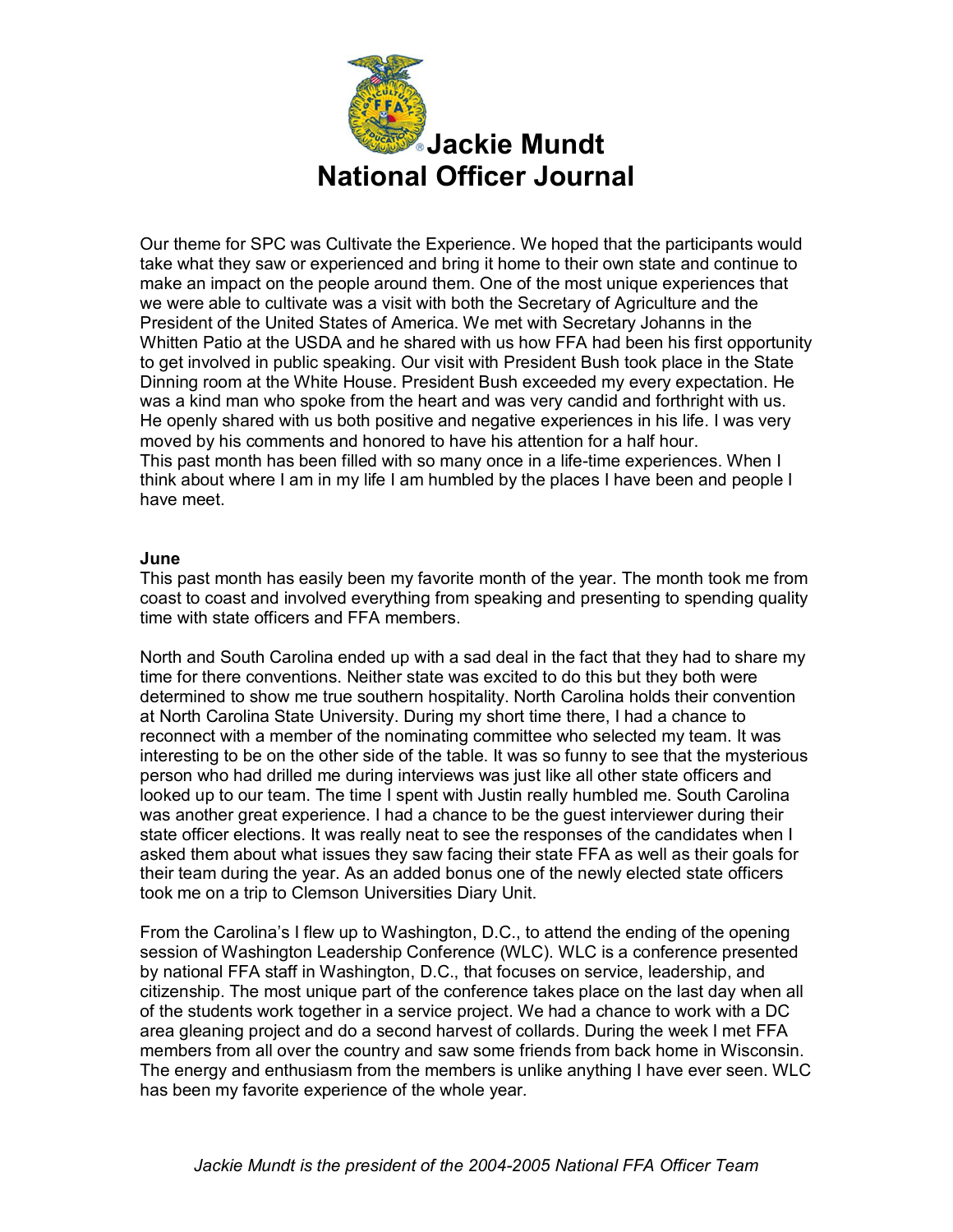

Wisconsin State FFA Convention was my next stop. It is said that your home convention will be the hardest event you participate in during your year of service and I would agree. You have the advantage of knowing all the in's and out's of convention but everyone knows you and there is a higher level of expectation. To my surprise though I found myself more interested in seeing the state officer team and other FFA members succeed than caring about what people thought of my performance. With the stress of performance shifted I saw something that again humbled me. I saw so many people in the state of Wisconsin who support me. For that I am truly thankful. I had two really unique experiences at convention that most national officers are not privileged to. I was able help present a charter, which is signed by the National Advisor and President as well as the State Advisor and President, to the new Bayfield FFA chapter. The other privilege I had was addressing the Wisconsin State Assembly at the open of an Assembly session. I appreciate the work of Speaker John Guard and Representative Amy Sue Vruwink who made this opportunity available to me.

From Wisconsin I headed to Arkansas to meet up with my teammate Rachael to present our first National Leadership Conference for State Officers (NLCSO). This is one of the trainings National FFA is able to provide state officers; it is the only training that we as national officers facilitate. We explore what it means to be a team and the many tasks that lie ahead in a year as a state officer. Arkansas conference was held at Campcouchdale, with Arkansas, Alabama, Mississippi, and Louisiana in attendance. The camp created a great atmosphere for the conference. NLCSO is a good time because we get a chance during the week to really build a lasting relationship with FFA members and have some fun.

From Arkansas Rachael and I headed to Oregon to present NLCSO for Alaska, Washington, Oregon, Idaho, and California. This conference was held in a high school cafeteria so we had to work harder to create the environment than we did in Arkansas. However we were much less nervous after presenting the conference once so we were able to relax and get into the experience.

June is busiest month during our year however it has been my favorite. I have been rejuvenated by the FFA members and events across the country. It still amazes me what experiences are involved in this year and how everyday passes more quickly than the day before. It is a bittersweet thought that National FFA Convention is less than four months away.

#### **May**

May began for me in Columbus Ohio at "The Ohio State University" for the State FFA convention. A new test presented itself for me in Ohio as the Sponsors Board Chairman (Dr. Dwight Armstrong), the National FFA COO (Doug Loudenslagger) and the national officer team manager (Mark Wilburn) were all in the audience. At first I was a bit nervous because of this but I soon found that it would indeed be another opportunity for growth. I was nearly to the half way point for the state convention season and I was able to receive valuable feedback on how I can continue to improve as a presenter and speaker. Something else interesting about Ohio's convention was my ride. Everyday I had the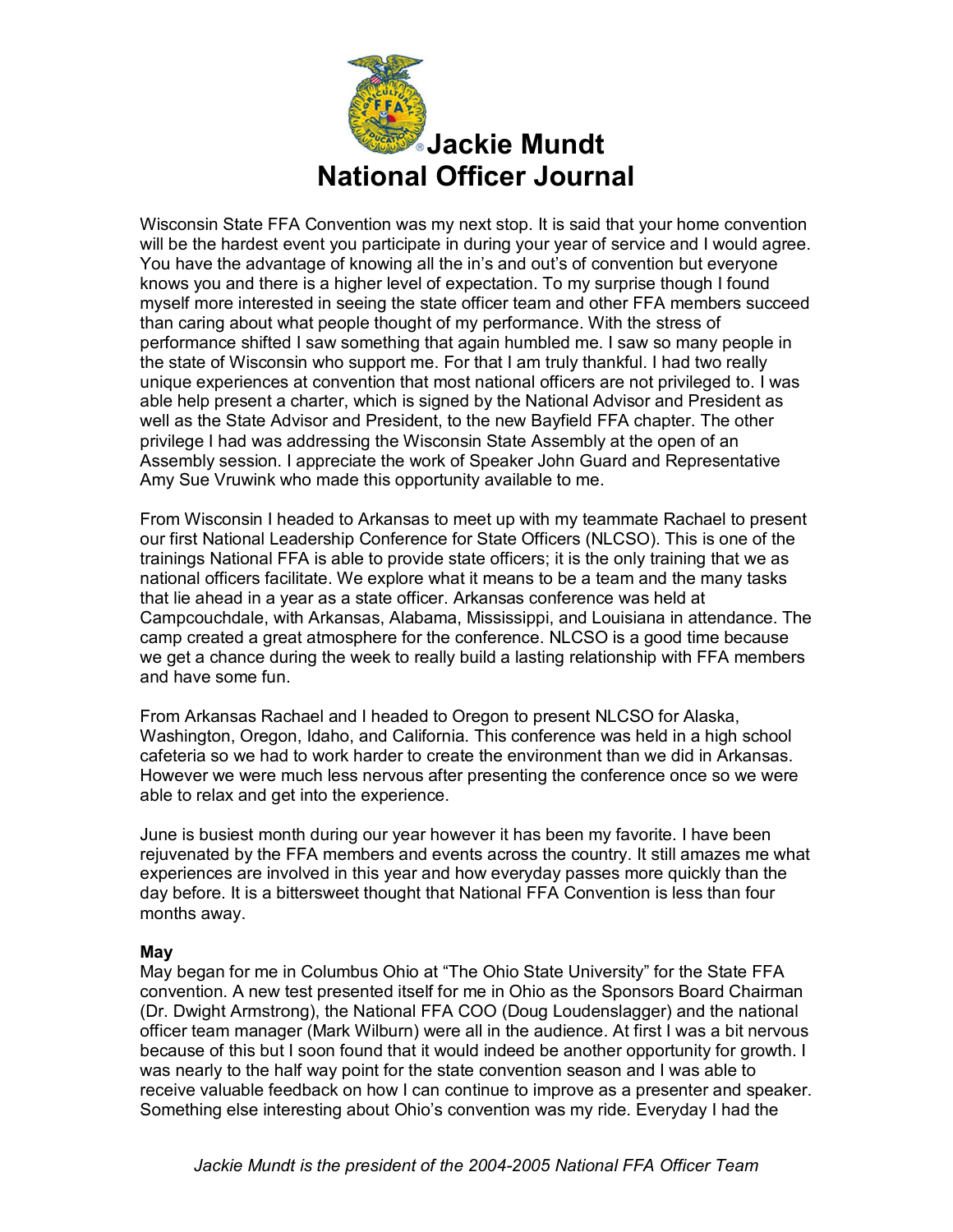

chance to ride in "The Corn Car." The Ohio Corn Grower's Association sponsors a car that runs on E85 (85% ethanol blended gasoline) for the state president to drive. The blue Taurus is decorated with an FFA emblem and travels all over the state during the year.

From Ohio I headed to College Station, TX home of Texas A&M and the Aggies. The entire national officer team and several members of our staff were in Texas for a dress rehearsal for the National Leadership Conference for State Officers (NLCSO). We spent our first week in Texas working with Mark Reardon, a facilitator trainer who works with teachers and presenters to help them make their presentations fun and engaging. Learning to be a good facilitator required us to focus not on our participants but on the students that our participants will eventually influence. It's not about us doing a good job or our participant's level or enjoyment. We found that our focus had to be making sure that the officers we work with not only understand everything we are teaching but that they are able to use it when they are working with FFA members during their year of service. Our goal is to influence through our successors, ensuring a continual future for our organization. Everything that we learned to do made great sense but was hard to implement because we all have habits as presenters that need to be corrected. I ended up having many days of frustration because I was doing things incorrectly and I knew it. The second week in Texas was time to practice what we preach. A&M has a leadership class that lends us students to participate in a trial run of the conference. The group of mostly college juniors and seniors take on the role of state officers for four days as we present the conference to them. We work in pairs for NLCSO; I am partnered up with Rachael. During this week we present in the mornings and work for the rest of the day with our coach to make improvements and set up for the next day's activities. This week was one of the most exhaustive weeks I have ever experienced. It required everything that all six of us had to get up everyday and present in front of students who were our own age and Implement everything we were learning to make the conference. In the end it proved to be a great week where we all grew tremendously and gained the confidence we need to present this conference for state officers.

From Texas I headed home to get some much needed mental and physical rest. While I was home I had a chance to attend the Alice in Dairyland Finals in Medford. I also proudly watched my mom graduate from Mid-State Technical College as a registered nurse.

After my short time at home I headed to Aurora, NE. I attended a session of the Chapter Officer Leadership Training (COLT). This was one of my favorite events of the year. It is a week where teams of chapter officers grow together and plan to make their chapter better. The conference was presented by Nebraska's newly elected state officers. It was very impressive to see how hard they worked to get ready to present this conference in such a short time. The conference also included ample time for recreational activities. My favorite was a wild and crazy Survivor like flashlight relay and the time that I was able to spread Wisconsin culture by teaching the participants to Polka. After the conference ended, my brother Doug, who lives just north of Omaha, picked me up and I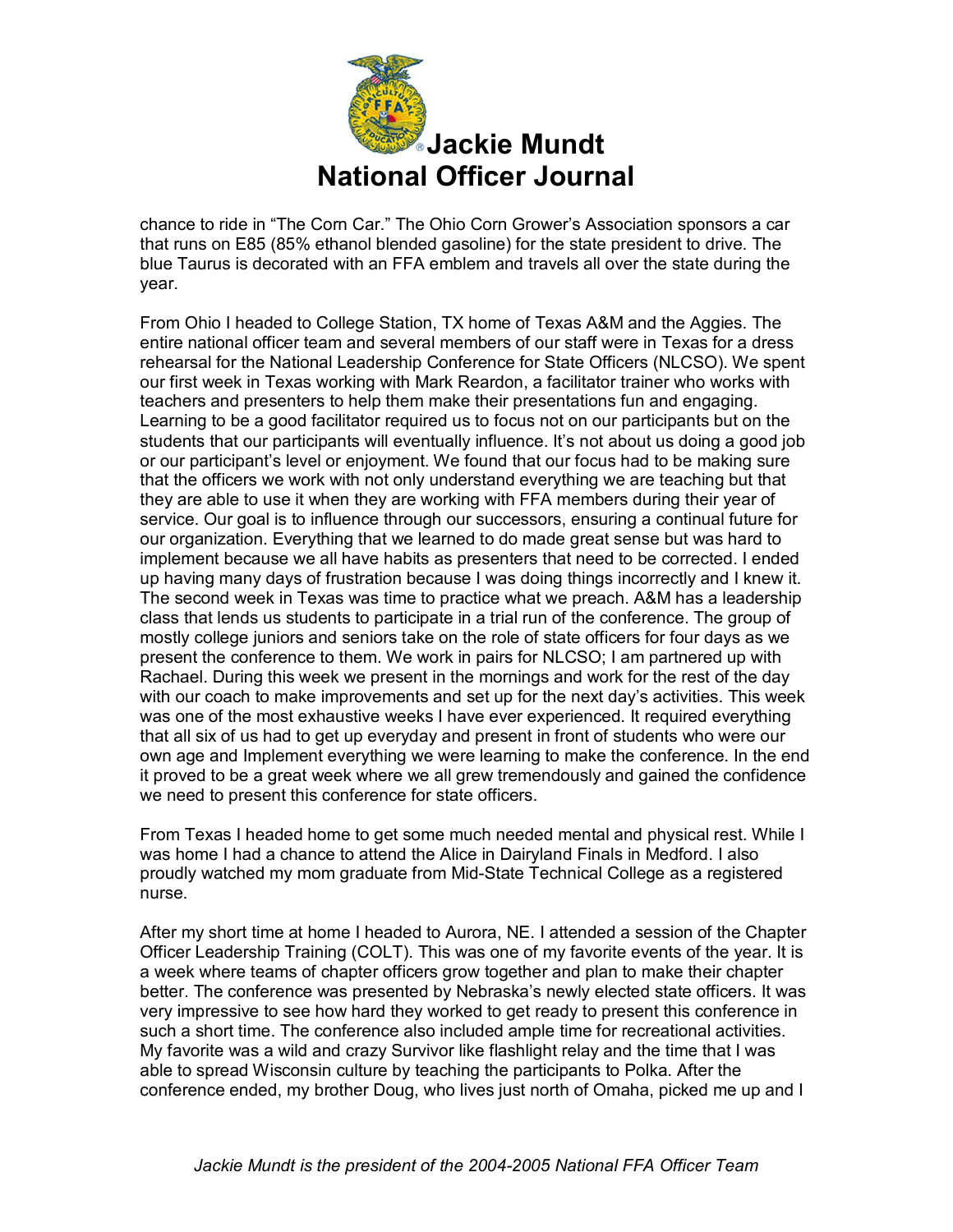

spent Memorial Day weekend with him. It was a nice perk of my traveling to be able to visit.

My final stop for the month was in Auburn, AL for the Alabama state convention. The convention was a nice mixture of honoring students and good entertainment. Alabama has a set of competitions that are quite unique. They have a quartet and string band competition. These students are some of the most musically talented people I have ever seen and they don't take competition lightly. The groups would battle any cover band I have ever seen.

As May wrapped up and June began I realized that my schedule is only going to get more intense. I am looking forward to the remainder of state conventions, the start of NLCSO's and our State Presidents' Conference this July.

### **April**

I love state FFA conventions. They are definitely one of my favorite parts of serving as a national officer.

California's state convention was the first stop on my trip last month. The convention is held in Fresno with the help of Fresno State University, which makes it a great agricultural location. Their convention is one of the largest with about 5,000 members, advisors and guests in attendance. This isn't too shocking considering that they have over 63,000 FFA members. In California if you are enrolled in an agriculture class you automatically become an FFA member. There convention is very well done. It is a lot like National FFA convention. They have great speakers, lots of workshops and the best kick-off session I have seen yet. During this session the state officers arrived in Cadillac's, Jeeps and 4-wheelers to be followed by pyrotechnics and an awesome laser show. The energy and enthusiasm that those sessions produce are amazing. My favorite part of convention was hanging out with some awesome members in the Extemperaneous Speaking Contest holding room.

My next stop was in Georgia. I attended convention as a guest to see my teammate Rachael give her keynote address in her home state. Georgia's was really nice because I only gave remarks two times. The rest of the convention I had a chance to step back and watch my teammate shine as "the National Officer." The biggest disadvantage I found in Georgia was the temperature. It was about 90 degrees with 80% humidity. That may be a bit of a stretch but it was weather that I don't normally see until July. The state staff in Georgia tried to make it up to me by feeding my addiction for desserts. From Georgia I returned to a familiar climate. I attended Minnesota's state convention in the Twin Cities. My favorite compliment from the week was, "It is so nice to have a national officer we can understand, we normally get ones from down south and we can't understand a word they say." I did appreciate the time with neighbors even if I did have to stand alone as a Packer Fan.

At all of these conventions I had a great opportunity to just hang out with FFA members and meet people. That is what makes conventions awesome for me. Making friends, listening to stories of success, giving encouragement and seeing what FFA is doing for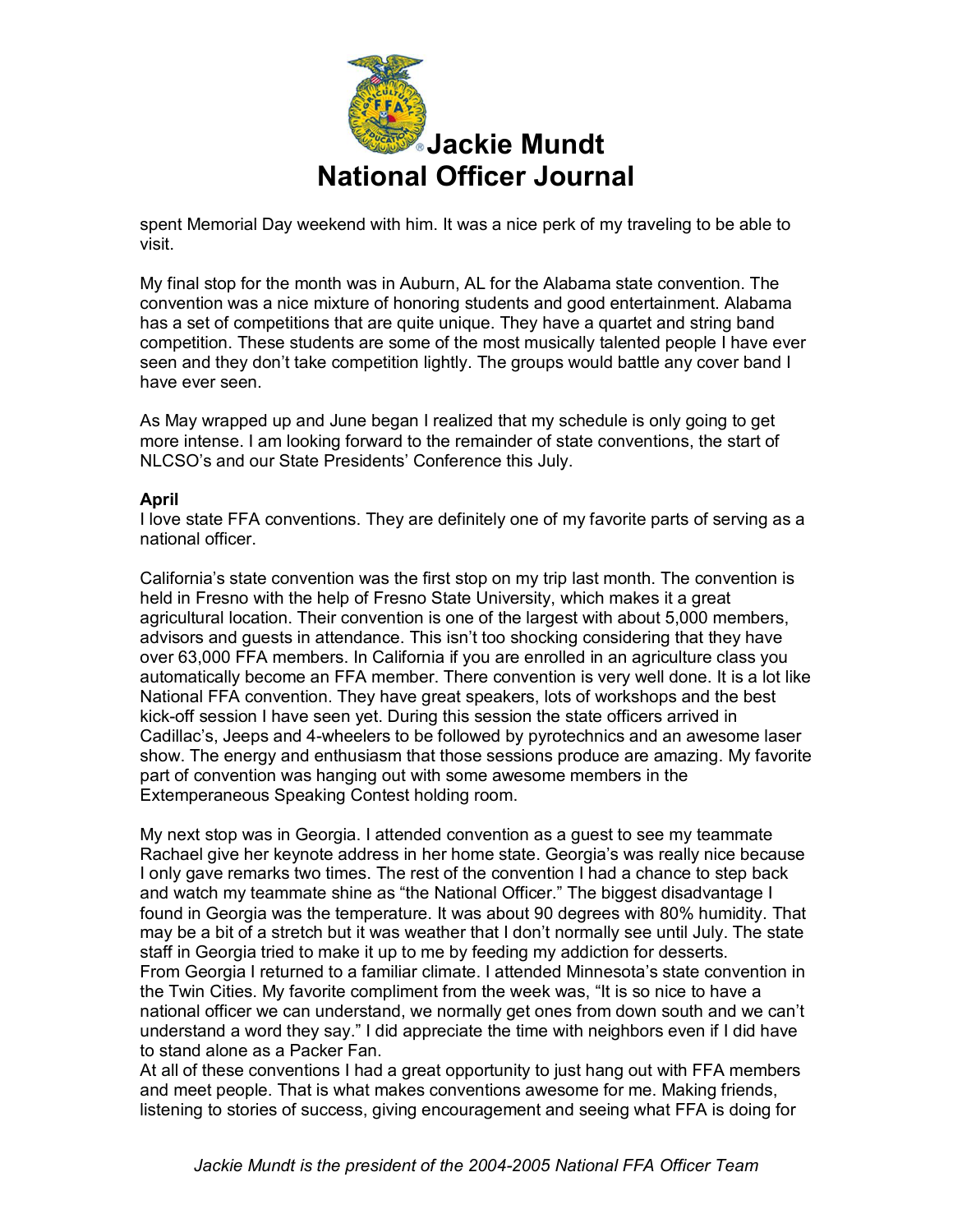

all who are involved in it. The hardest part of conventions for me has become the last session where most states announce there new state officer teams. Throughout the week I usually get to know all of the candidates really well. It is so hard to look at a member who has just lost a race for their dream and tell them that they did their best. It makes me think of my own position. I know that there are at least 35 FFA members who would have given anything to do what I am doing. I guess that is part of what makes my year such an honor. It is very humbling.

My final stop was in Indianapolis for the National FFA Foundation Sponsors' Board meeting. The sponsor's board is made up of about 30 individuals who are influential and usually high ranking business people in the agriculture industry. The board works to continue increasing contributions to the National FFA Foundation from companies and individuals. All of the major sponsors of FFA are represented on this board as well as other long time friends of the organization. I attended a banquet that was held at the National FFA Center. I had a chance to mix and mingle with the attendees as well as speak about the duty that we all share in ensuring the future of agriculture. I found it a bit ironic that in a room full of the most powerful and successful executives in our industry, they were excited to meet me. That was very cool. That helps me to know how highly they really regard this organization.

I have attended four of the ten conventions I have been assigned. At the end of April my team celebrated its six month anniversary and I feel like I have really just started. I can't believe that we are over half way done with our year. I guess time really does fly when you are having fun.

# **April 22, 2005**

This last month started off with a trip to Boise, Idaho, with my teammate Brian for our second week of B&I tours. In Idaho we met with a feedlot company and the JR Simplot Company. Then we headed to California and visited with companies from San Francisco down to San Diego. The perk of doing B&I's in California and driving to all of your visits is that you get to see the beautiful sights. We took scenic route 1 down the coast. It was filled with breath taking views and tourist traps. \$3.59/gal for gas was the going rate in a little tourist town. It was the only gas for miles though and we fell into the trap like so many others do. We also got to soak up some of the warm sun in San Diego and stopped by the Zoo in our free time. In the end it was more like a vacation than a business trip because the visits were good and the sights were even better.

I flew from warm San Diego into Madison on a snowy Friday night. That definitely made me feel like I had come back to reality. . My week of time at home was no vacation. I was home to attend the Pittsville FFA banquet but that was just the start of my week. I spoke at the 75th anniversary banquet for the Neillsville FFA and as a guest speaker for the staff at the Marshfield Clinic Farm Medicine Center. I was able to attend Farm Bureau's Ag Day at the Capitol and Made for Excellence/EDGE conference hosted by the Wisconsin FFA in Eau Claire. I spent more time around the state then I did in central Wisconsin.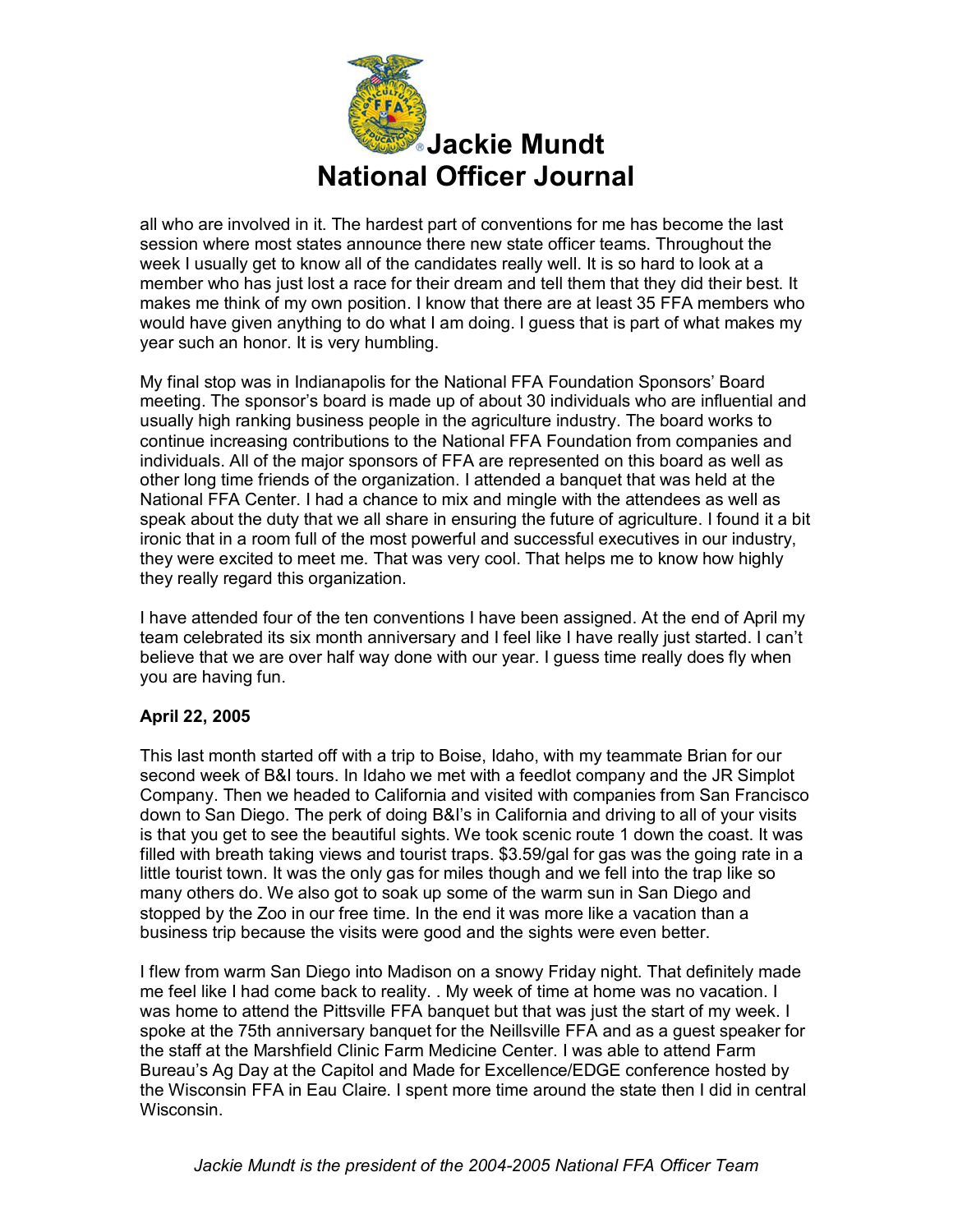

Ag Week in D.C., was my first stop when I left home. Three of my teammates (Brian, Justine, and Rachael) and I spent the week building partnerships with government agencies and professional associations. Some of our visits included job shadows at the United States Department of Agriculture, visits with the Departments of Energy and Labor, and a meeting with the Chief State School Officers Association.

Each state is guaranteed a visit from a national officer during their convention. At the convention national officers perform a variety of duties such as: keynote addresses, leadership workshops, and mingling with FFA members. Utah's state FFA convention was my first convention stop for the year. Their convention is held in Logan at Utah State University. While I was there I gave a keynote speech, presented workshops and was adopted by chapters for all of my meals. I loved getting the chance to hang out with

members. It is funny to me that after four and a half months in office I received my first real opportunity to meet FFA members. I also had a chance to get a little crazy in Utah. When I arrived in Utah I found out that someone had dropped out of the talent show and they were in need of a performer. I told them "never fear I can fill five minutes." So I headed to Wal-Mart and bought myself a CD and the best disco outfit I could find in a half an hour. In the talent review I went on as 'the Disco Diva.' I



used disco moves to demonstrate how applesauce is made. (I must give credit here. I learned to disco and got the idea from "the Disco Studs" and FFA talent group from Oconto Falls.) I called my performance "Staying Alive: Agriculture Literacy Style." Everyone in the audience got into it and it turned out to be a big hit. I ended up with an encore performance at the dance the next night. Utah's convention has been the



highlight of my year thus far.

The next week found me in Indianapolis with my team for our catalog photo shoot. Over the course of two days my five teammates and I took 2,000 pictures. I felt like a super model by the end of the second day.

I had a really unique situation arise during some work time at the center. A group of FFA members were at the FFA center interviewing for a scholarship to Washington Leadership Conference (WLC). I happened to run into them while I was getting some office work done. I wasn't in official dress because we usually wear business casual around the FFA

center. I started a conversation with the students and one of them asked me, "What do

you do around here anyway?" At that I laughed and told them that I was a national officer. They were very excited by that news. It was really cool to have a conversation with the students when they didn't know who I was. They got to know me as a person not as a position. I hope

*Jackie Mundt is the president of the 2004-2* 

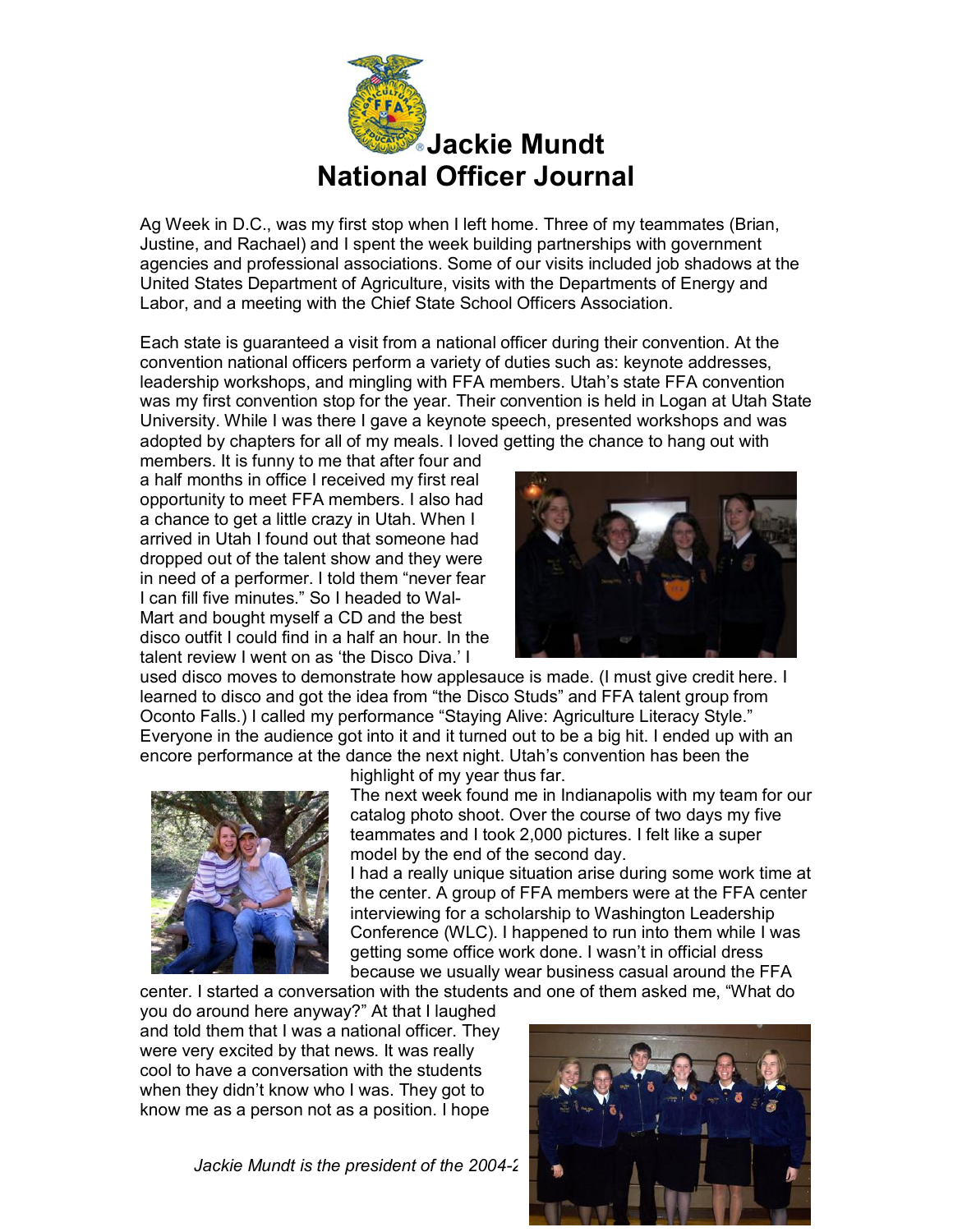

to have more meetings like that this year. They later invited Rachael and me to their banquet that weekend. We were both in town so we decided to go. Sometimes the best events happen because of a chance meeting. It was a lot of fun to go to a banquet and remember why we do what we do. FFA members are so talented and banquets showcase those talents.

That brings me to the last week of this journal. The whole team was back in Indianapolis to work on preparations for our National Leadership Conference for State Officers (NLCSO.) It amazes me how intense our work sessions can be. We work from 8 a.m. to midnight or later some days. During that time we intake an incredible amount of information, listen to experts and tryout some of the activities for the events we are planning. Workweeks are stressful but I love them because I get to see my team. After that training I had two small events. The first was a Business and Industry visit with BAYER in North Carolina. From North Carolina I flew back to Wisconsin and headed to Manawa. In Manawa I visited with the school's administration and presented a workshop for Mrs. Cordes's classes. I am starting to see that this job is a little like being a chameleon. You never know what job you will take on salesman, teacher or model. .

#### **March 28, 2005 Next up on my schedule: Utah State Convention, FFA Blue Catalog Photo Shoot, NLCSO Test Pilot**

One thing that I appreciate about this year is the people that I get a chance to meet. They all have a story to tell and a unique personality. The last month has been filled with Business & Industry Visits, National FFA Week, and a national officer work week. Business & Industry Visits (B&I's) are an opportunity for the national officer team to build partnerships for FFA. During our year we spend at least three weeks traveling with representatives of the National FFA Foundation. We visit potential sponsors, individual supporters and current sponsors of the National FFA Organization. Each visit is an opportunity for us to sit down and visit with our supporters. Businesses and individuals share information about their companies, the trends and of our national economy and insight on what they look for from upcoming employees. As national officers we use this as a chance to introduce businesses to FFA and to give them an update on what is going on with our students. We also collect information to share with our members about career opportunities and what employers are looking for.

It is tradition to Kick-off the first round of B&I's with the National FFA Foundation Sponsor's Board Chairperson. (The National FFA Foundation Sponsor's Board is a group of over 30 prominent agricultural business leaders who lead the foundations yearly fundraising campaign.) Dr. Dwight Armstrong, CEO of North American Nutrition Companies (NANCO), in Lewisburg, Ohio, is the current chairman. Dr. Armstrong and his wife hosted all six of us for a weekend to help us get ready for our visits. We had a chance to meet with key players in many of NANCO's subsidiary companies such as: Sunglow, Akey, and Vigortone.

Dr. Armstrong and his wife Judy were great hosts to us while we were in the Dayton area. One day they took us to a Dayton Bombers hockey game where we met the mascot, Bucky the Squirrel, and participated in the "chuck a puck" contest. It was a full hockey experience because the game was called with a little over a minute left because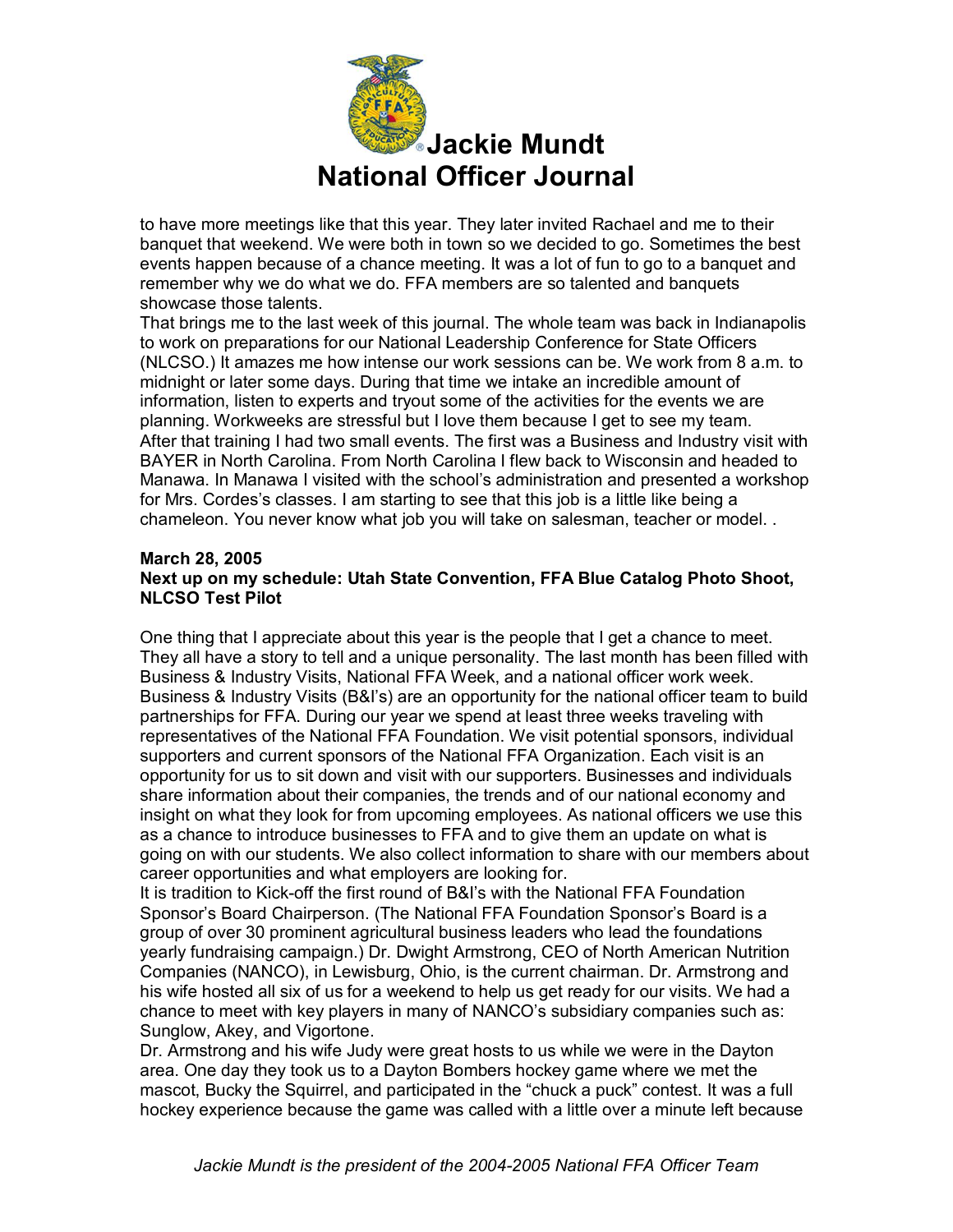

all of the players had been thrown out of the game for fighting. The next day we toured the Air Force Museum and Aviation hall of fame. That night the Armstrong's held a reception in our honor at the Packard Car Museum. Business leaders from the agriculture industry in Ohio and NANCO employees were in attendance. It was really neat to have a chance to see one of a kind Packard cars that were on display. The best part of the whole weekend was having a chance to learn about Dr. Armstrong's past and the business philosophy he uses in life.

For B&I's we are partnered up with one other officer. For the first week I was working with Brian Hogue, National FFA Western Region Vice President from Arizona. Brian and I had a chance to visit with some of our strongest partnerships. We spent part of our week in Detroit, Mich., with Ford Motor Company and Chevrolet. The second half of our week was in North Carolina with Syngenta, BASF and Bayer Cropscience. One of the highlights and surprises of the week for me was having the opportunity to sit down with the General Manager of Chevrolet, Brett Dewar. This year will mark the 60th anniversary of Chevrolet's sponsorship of FFA. Mr. Dewar spent more than thirty minutes extra with us discussing his excitement for FFA. His staff finally had to come and drag him out of our meeting. It was very cool to see a man with that much on his plate truly devoted to FFA. The first week of B&I's was a success and I look forward to another week of them later this month.

National FFA Week sends most of the officers out on there own to celebrate with state associations and chapter members. I worked for the week with my teammate Emily Horton, National FFA Secretary from Wyoming. We started the week with a pancake breakfast at the National FFA Center in Indianapolis. The breakfast was put on by FFA members from the Star Academy in Indianapolis. After a short time at the breakfast we headed Nashville, Tenn., for "FFA Live in '05" a RFD-TV program. Orion Samuelson hosted this two hour program that looked at what is going on in FFA and how our students "LEARN, LEAD, SUCCEED!" During the show we were told to ignore the cameras or monitors and just have a conversation with Orion. That is a lot harder said then done. It was funny to see a look of realization come across my face like a person at a sporting event who realizes they are on the big screen.

Emily and I flew to Washington, D.C., to spend the remainder of our week on Capitol Hill. Congress was in recess so we were unable to meet any Congress people but we did visit with their staff. In two days we did seventeen visits. Our visits were to inform staff that it was FFA week and to be advocated for Carl D. Perkins Vocational Funding. Perkins funding is used for the support of Career and Technical Education (CTE), which was once referred to as vocational education. Agricultural education falls under CTE and FFA programs are dependant on agricultural education. Perkins funding helps to support teacher professional development, technology upgrades and state leadership to provide support for agriculture education. Without this funding our FFA programs would severely suffer. In the president's budget this money was zeroed out. More information on the Perkins legislation can be found at [www.naae.org.](http://www.naae.org/) It is important that we make it clear to our representatives how important it is to support agriculture education. During these visits we were active advocates for the future of our organization.

After FFA week my teammates and I loaded up into vans and headed to Michigan to get away for a week filled with growth and training to help us prepare for what is to come in our year. We spent the week at Big Rock Valley which is part of the Edward Lowe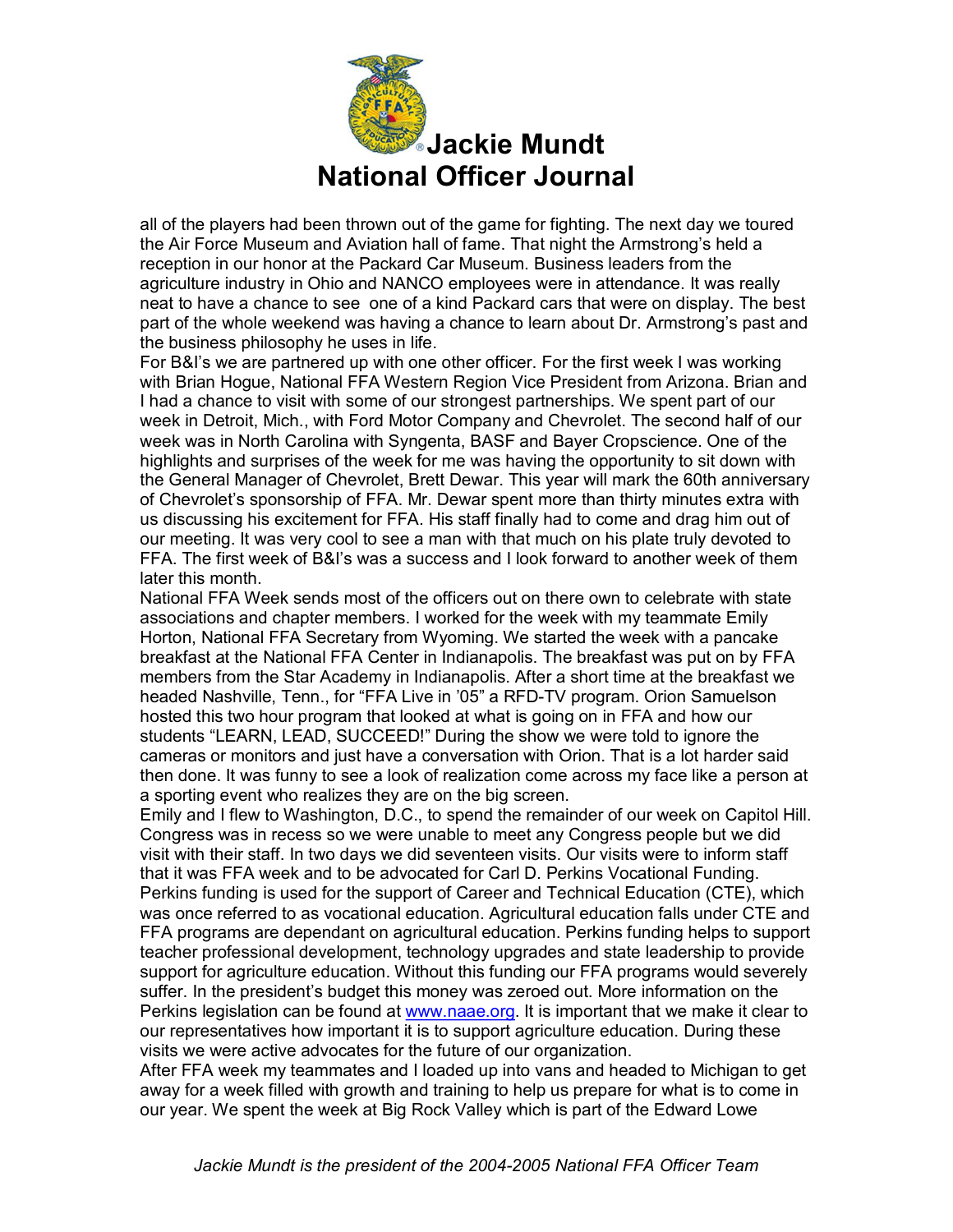

Foundation. Edward Lowe was the inventor of kitty litter. He established a foundation and wildlife preserve that includes several conference facilities. We stayed in Billieville which is made to look like a Midwest town in the late-nineteenth century. The interesting thing about this section of the camp is that our lodging was boxcars that had been converted into miniature cabins. My team joked about having their childhood dreams of being boxcar children come true.

Throughout the week we took time to practice our speeches and workshops for the state conventions we will start attending in the next month. We also began to explore the curriculum and content of a conference that we will present to state officers later this year. The week was also a chance for us to do a reality check of where we have been, where we are and where we are going. My teammates and I had a chance to grow closer over our common struggles. It continuously amazes me how I used to think that after our first training I would be set for the whole year. I know now that not only this year but the rest of my life will be a continual growth experience.

From Michigan I traveled to Boise, Idaho, with my teammate Brian for our second week of B&I tours. In Idaho we met with a feedlot company and the JR Simplot Company. Then we headed to California and visited with companies from San Francisco down to San Diego. The perk of doing B&I's in California and driving to all of your visits is that you get to see the beautiful sights. We took scenic Route 1 down the coast. It was filled with breath taking views and tourist traps. \$3.59/gal for gas was the going rate in a little tourist town. It was the only gas for miles though and we fell into the trap like so many others do. We also soaked up some of the warm sun in San Diego and stopped by the zoo in our free time.

I flew from warm San Diego into Madison on a snowy Friday night. That definitely made me feel like I had come back to reality. My week of time at home was no vacation. I was home to attend the Pittsville FFA banquet but that was just the start of my week. I spoke at a 75th anniversary banquet for the Neillsville FFA and as a guest speaker for the staff at the Marshfield Clinic Farm Medicine Center. I was able to attend Farm Bureau's Ag Day at the Capitol and Made For Excellence/EDGE conference hosted by the Wisconsin FFA in Eau Claire. I spent more time around the state then I did in central Wisconsin.

# **February 15, 2005**

#### **Where I'll be next week: Nashville on RFDTV and Washington, D.C.**

The past month had definitely been a whirlwind of activities. Even as I sit here writing, it is hard for me to imagine that all of this happened in the last month.

The month began with a trip to Georgia with all five of my teammates for the National Officer Experience Week. This is an opportunity for all six national officers to see what a normal week might be like during the next year. During the week we each presented two different workshops and gave one 1520 minute speech. We also met with several businesses and industry representative and the governor. It was also one of the first times we were able to interact with the students we represent.

The people in Georgia truly upheld the title of southern hospitality. Everywhere we went we were greeted by friendly faces and beautiful scenery. Boiled Peanuts, grits, sweet tea, and low country boil (a traditional feast of vegetables, sausage and fresh shrimp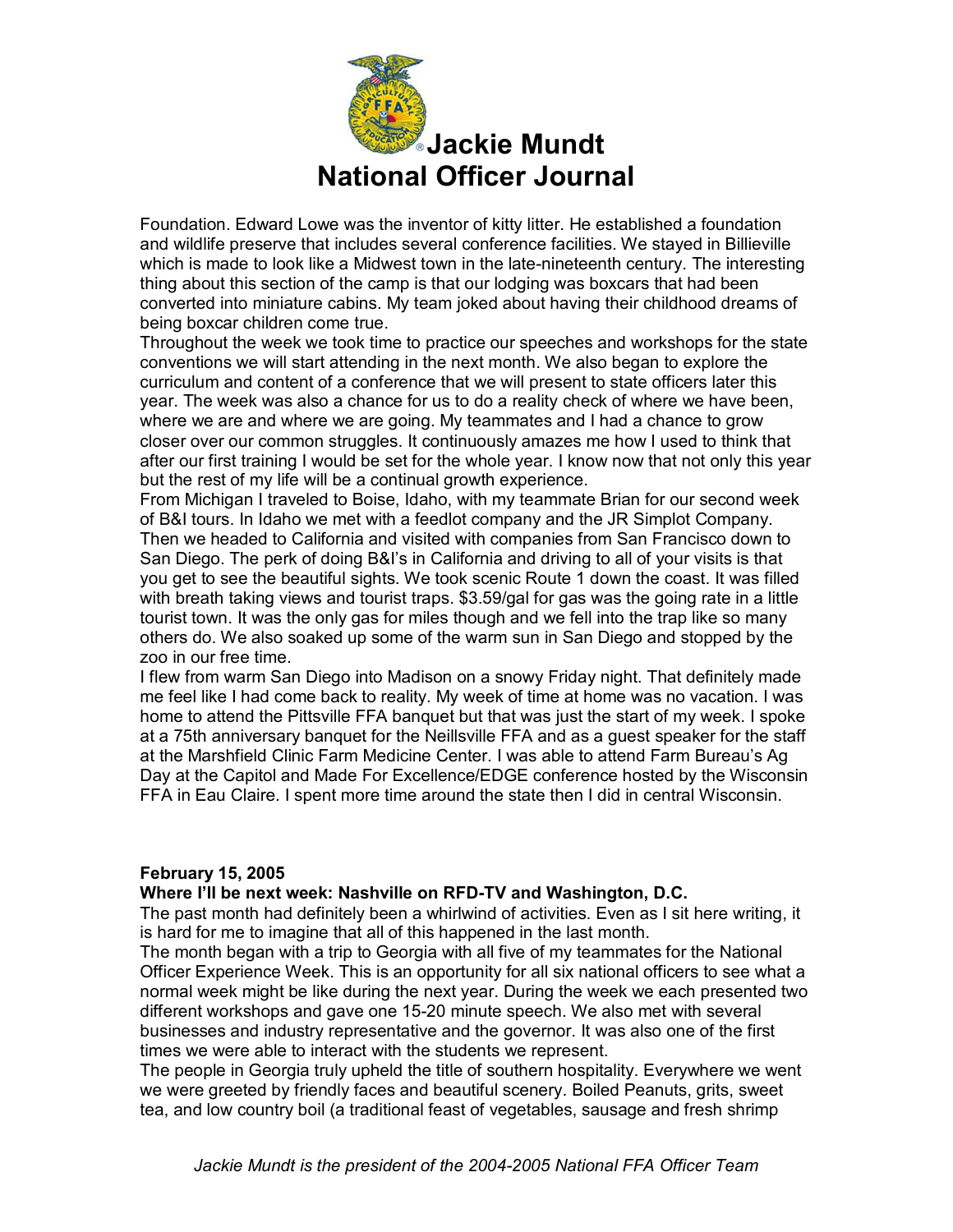

boiled in a large pot over the fire) were dishes they took great pride in. I gave them all a try but they were able to tell that I was a "Yankee" because I didn't know how to go about eating the shrimp, sweet tea wasn't a must, I put sugar in my grits and I found out that boiled peanuts are an acquired taste. We also received a warm welcome from the governor who is a great supporter of agriculture and who went to school to be a veterinarian. When he found out I was from Wisconsin he made sure to give me the dairy farmers hand shake which I was not familiar with nor prepared for. He said that I turned quite red when he only squeezed the last two fingers on my hand. One of my favorite visits was to Plains, Georgia, home of President Jimmy Carter. There we saw his boyhood and current homes, presented at his high school, which has been restored and is used as a historical site and community building, and stayed in a hotel themed by the decades. The town was small and simple, yet caring. It really felt like home. From Georgia we headed back to Indianapolis for a week of training and preparation for the board meeting and our trip to Japan. During the week spent a day with the Indianapolis Visitors and Convention Bureau. This tour was highlighted with a chance to walk on the floor of the RCA Dome where the Indianapolis Colts play. My teammates and I were so excited we took our shoes off and ran around on the astro turf in our official dress.

One thing that is important to my teammates and I is building our relationship together. We decided that we would spend our weekend off in Princeville, Illinois, at Jay's family's home. We will work to visit everyone's family's home this year. It was a nice relaxing weekend where we caught up on sleep and laundry while we met Jay's family and friends and saw where he grew up.

After our weekend off we flew to Washington, D.C. for the National FFA Board of Directors meeting. The board meeting was scheduled during inauguration week and gave us all an opportunity to take in events happening in the city that week. My teammates and I truly got the full experience by attending the Wyoming State Society party on Wednesday evening and on Thursday attending the inauguration, the inaugural parade, the Wyoming-Texas Ball, and the Agricultural Gala. Most of these events were made possible by my teammate Emily Horton, and her congressman's office. The inauguration was not at all what I expected. I had always imagined that it was a very small closed event. My image was quickly changed. The actual inauguration takes place on the capitol steps and people view it from the capitol front lawn and most of the adjoining mall area is filled as well. Thousands of people spent several hours waiting in line on a cold January morning to stand for hours to hear the events. Few are close enough to make out people with the naked eye and a few more are in view of the giant screens set up to show the event. However, the feeling of being a part of history and the democracy that makes our nation a success was well worth the minor inconveniences incurred along the way.

After the inauguration we went to the Cattleman's association building on Pennsylvania Avenue to watch part of the parade before heading to the nights events. Most people want to know if we got all dressed up in ball gowns and tuxedos. Our team wore FFA official dress. The balls were very different. The Wyoming-Texas Ball was enormous with thousands of people and several bands. Both the president and vice-president spoke. The Agricultural Gala was like coming home to a great party. Everyone there knew who we were and what we did. We met business leaders like Bob Stallman, president of the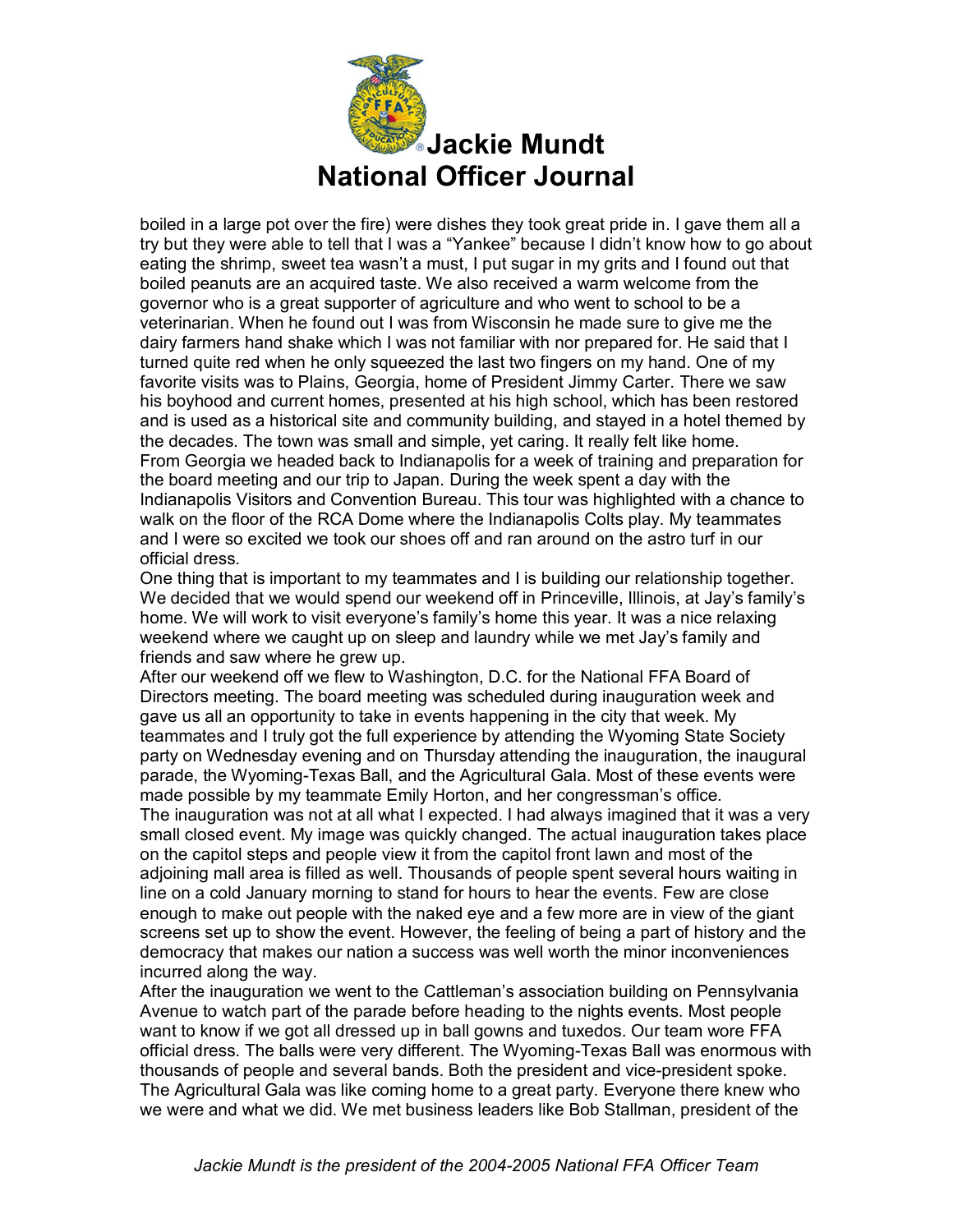

American Farm Bureau Federation and both the outgoing and incoming secretary of agriculture. This event had about a thousand people and it was packed. As we made our way across the average sized ball room we probably met one hundred different people. Everyone there was like a big family. That's what I love about the agriculture industry, everyone is connected through there dedication to the future. We are all friends and when we get together the food is plentiful and everyone has a great time. After that exciting week in Washington, D.C., we repacked and headed to Japan. E Japan truly opened my eyes to what is really happening in other parts of the world and how all of that affects the U.S. While in Japan we visited several agricultural high schools. In Japan the education system is very different. Students choose what type of school they would like to go to and they take an entrance exam to try and get in. They school is usually specialized and could be located as far as an hour from there home. All of the schools welcomed us with open arms we saw what they were teaching and met many of there students. I was surprised to see that one school had an equestrian team that was learning to ride competitively. Another aspect of our trip was visiting with business and industry we met with the U.S. Grains Council, Toyota and Mitsui Company to name a few. All of these visits helped us to see how important trade is in the world. We heard a great deal about the need to open Japan's border for U.S. beef and about how transportation costs are being affected by China's industrialization. A highlight of our business and industry visits was as a port where we were able to see a panamax sea vessel filled with shelled corn being unloaded. The vessel had come from the New Orleans port so I knew that it was midwest corn, which was pretty cool. We also had a chance to sightsee and immerse ourselves in Japanese culture. We visited historical sites in Narita, Tokyo, Kyoto and Hiroshima. My favorite of all of this was a trip to Miyajima, an island across the Harbor from Hiroshima. There we stayed in a traditional Japanese hotel where we slept on the floor on tatomi mats, used a public bath house, wore kimonos and ate traditional Japanese cuisine on the floor. At first I was a little hesitant to just jump in and try it all. But I realized that it was a once and a lifetime opportunity after that I had no reservations. It ended up being one of the most memorable parts of the trip.

The last month has been full of adventure, excitement and growth. I can't wait to see what happens next.

# **January 25, 2005**

Read all about our trip to Japan! http://www.ffa.org/students/documents/no\_japan.pdf

# **January 14, 2005**

If you are fortunate enough to realize your greatest dream in life I hope that you truly appreciate the experience. My dream for much of my life has been to serve as a National FFA Officer. Now I have embarked upon a year that will be filled with unforgettable experiences and a once in a lifetime opportunity to change the lives of FFA members and influence the world around me. I want to share this year with all of you. I hope my journal entries give you some insight into what I am doing as a National FFA Officer. Here is a look at what transpired between my return from the 77<sup>th</sup> National FFA Convention and the end of the year.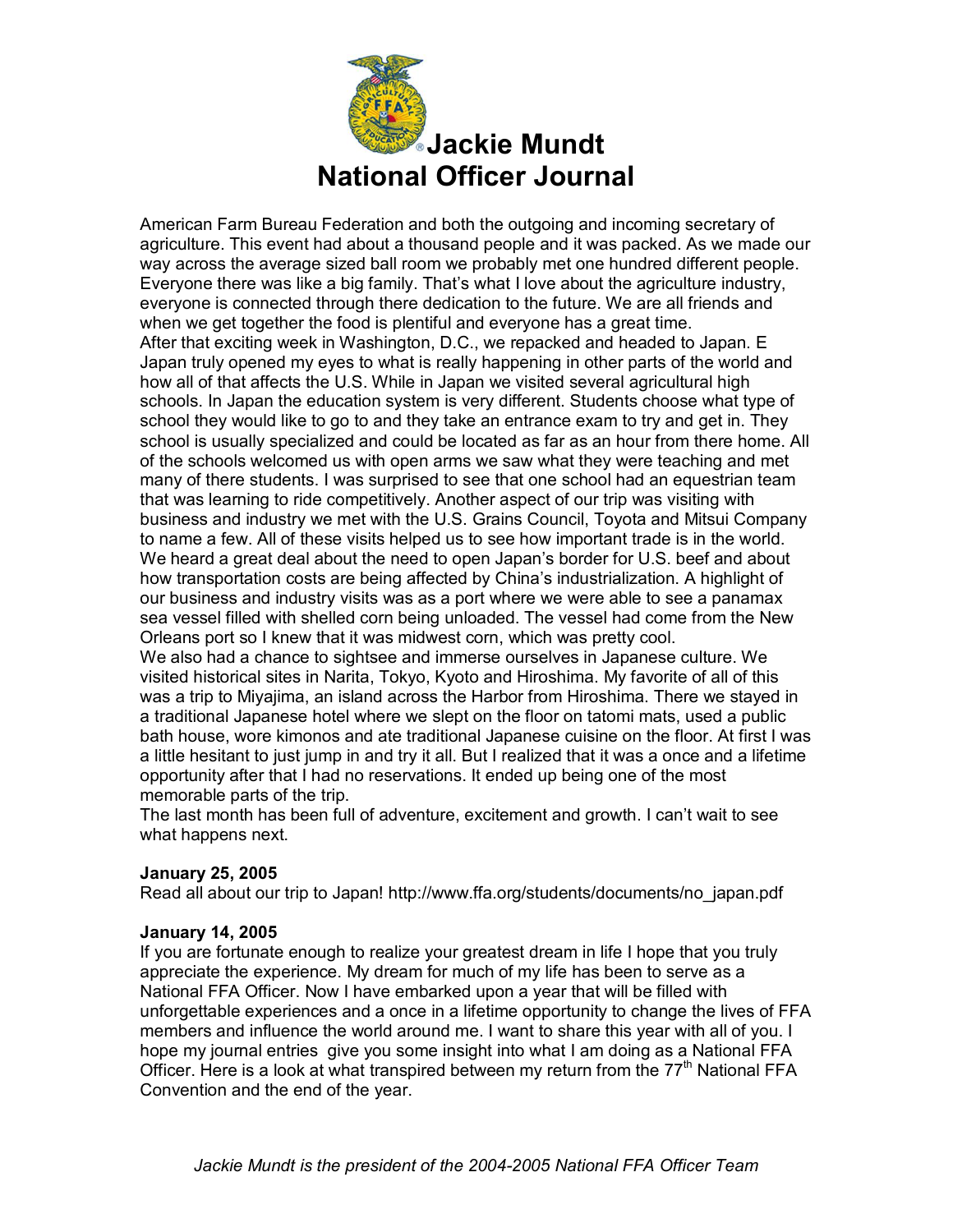

My hometown of Pittsville was very excited about my appointment and the sure did show it. When I arrived in Pittsville there were signs and banners adorning the local businesses. The local paper was filled with congratulatory notes and there was an event held in my honor.

The event could have been called "Jackie Mundt Day". I felt like royalty. First I rode through town in a fire truck with my family. Many of the elementary school students and all of the high school came out to greet me. After some interviews with local media there was a program. About 500 people, students and community members, attended the event. During the program my FFA advisor, Bill Urban, and the Chapter FFA President, Jenna Fox (who happens to be my cousin) gave remarks. A video of the 77th National FFA Convention and my election was played. I also spoke to the group of about the feelings I had when my name was called and my wildest dream came true. This event helped me realize how lucky I am to come from such a wonderful small town. I am very thankful for the love and support shown by my community.

The Wisconsin Association of FFA also held an event in my honor. A reception was held for me during the Made for Excellence (MFE) Conference in Green Bay. FFA members from throughout the state were attending the conference so it was a great chance to speak to all of them. The infamous election video was shown again and there was a treat of cake and ice cream. The rest of my time off was spent with friends and family. November 29, I headed back to Indianapolis to start an intense month of training with my teammates.

December was an intense month. We spent the first week getting to know the National FFA Organization staff. We had an opportunity to job shadow or have lunch with every department of the staff. It was really interesting to see how an organization as extensive as FFA balances getting their message out and running a business.

California was an eye opening experience. If California was its own country its total agricultural production would place it as the sixth largest agricultural nation in the world. We spent one week in California touring and learning about the diversity that exists in our industry.

For most of our team it was our first trip to California. On the day we arrived we took a scenic tour traveling from Sacramento to San Francisco via the Golden Gate Bridge. Then we drove down the coast along California's route one to the Salinas Valley. The Salinas Valley is home to a plethora of crops. We were able to see ranches (in California everyone calls there businesses ranches instead of farms) where cauliflower, lettuce, artichoke and strawberries where grown. It was so odd to me that it was December and I was eating strawberries right out of the field.

The next few days were spent in the San Joaquin Valley (otherwise known as the Central Valley.) We visited a dairy in Tulare that was a bit higher than average size for California. It had three milking facilities with a herd size of about 5,000 cattle. Also the board of directors of the Tulare Farm Show invited us to have lunch with them.

The whole time we were in California I had to defend Wisconsin's "Best Cheese in the World" title. Everyone in California thinks they make better cheese. Luckily our final destination in Tulare County was the Kraft cheese plant and I could see cheese making California style. The plant that we toured makes all of Kraft's parmesan cheese. What I found most unique about this plant was that the entire system was automated. All